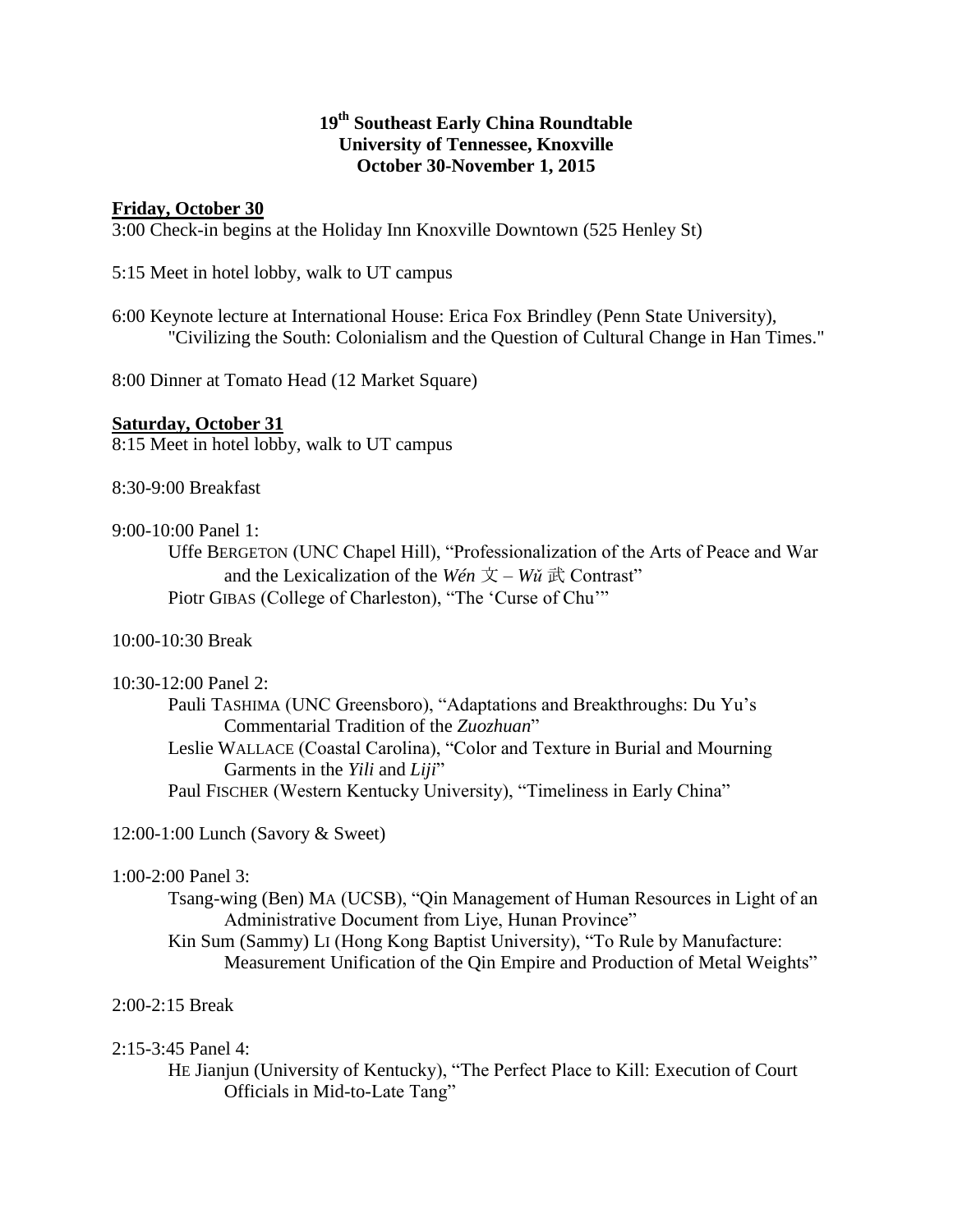Keith KNAPP (The Citadel), "Punishing the Unfilial: A Confucianization of Early Chinese Law?"

Harry ROTHSCHILD (University of North Florida), "Biographies of Male Favorites: Writing the Notorious Zhang Brothers into the Confucian Historiographic Script"

## 3:45-4:00 Break

#### 4:00-5:00 Panel 5:

- ZHANG Yue (Valparaiso), "The Reasons for the Development of Poems on History in the Six Dynasties"
- Qiaomei TANG (Colgate), "A 'Forged' Story of a Jealous Poetess: The Transformation of Su Hui 蘇蕙 during the Tang Dynasty and the Romanticized Notion of the Power of Poetry"

6:00 Dinner at Public House (212 W Magnolia Ave)

### **Sunday, November 1**

8:15 Meet in hotel lobby, walk or drive to UT campus

### 8:30-9:00 Breakfast

#### 9:00-10:00 Panel 6:

Ori TAVOR (Penn), "May You Stay Forever Young: Competing Theories of Aging in Early China"

Matt WELLS (University of Kentucky), "Esoteric Biography and Lifewriting in Early China: The Tradition of Lord Pei, Perfected of Pure Numen"

## 10:00-10:15 Break

10:15-11:15 Panel 7:

- Kate LINGLEY (University of Hawai'i), "Material in Medieval Chinese Buddhist Images: The Boxing County Finds"
- Lidu YI (Florida International University), "Buddhist Narratives in Sanctuary Space: Reconsidering Cave 12"

# 11:15-11:30 Break

#### 11:30-12:30 Panel 8:

Andrew CHITTICK (Eckerd College), "Jiankang as Buddhist Center: A Geospatial Analysis" Jon FELT (Virginia Tech), "Two Central Realms: The World Model of the *Shuijing zhu*"

## 12:30-1:30 Business Meeting and Lunch (Retro Taco)